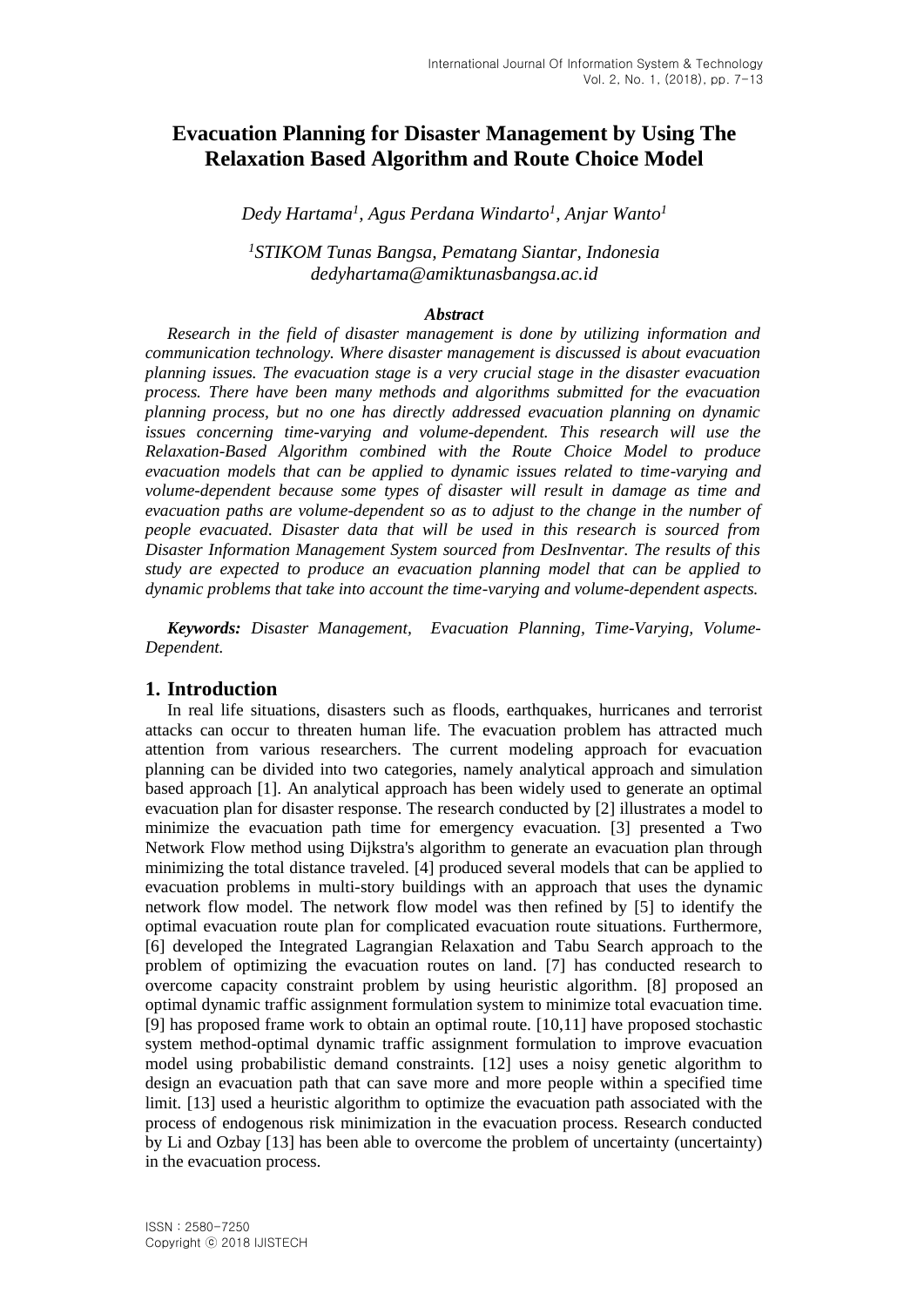Research that has been done by some researchers, have not pay attention to side constraint aspects such as distance and cost. [1] has developed [13] research and incorporated it with the Lagrangian Relaxation-Based approach to address side constraint issues in the evacuation process. However, the weakness of [1] is not yet applicable to dynamic issues such as time-varying and volume-dependent. Some types of disasters will result in damage as time increases and evacuation routes are volume-dependent. Research conducted by [1] overrides the time as well as the volumes acceptable to an evacuation route by assuming the number of persons to be evacuated is known. [9] has resulted in research in selecting routes that are best adapted to the volume or capacity of a route. Researchers in this study will use the Relaxation-Based Algorithm combined with the Route Choice Model to produce an evacuation model that minimizes the evacuation time that can be applied to dynamic issues related to time-varying and volume-dependent because some types of disaster will result in damage as time increases and the evacuation route is volume-dependent in order to adapt to changes in the number of people evacuated.

## **2. Rudimentary**

## **2.1. Evacuation Model With Relaxation-Based Algorithm and Route-Choice Model**

Research that has been done by some researchers, have not pay attention to side constraint aspects such as distance and cost. [1] has developed [13] research and incorporated it with the Lagrangian Relaxation-Based approach to address side constraint issues in the evacuation process. However, the weakness of [1] is not yet applicable to dynamic issues such as time-varying and volume-dependent. Some types of disasters will result in damage as time increases and evacuation routes are volume-dependent. Research conducted by [1] overrides the time as well as the volumes acceptable to an evacuation route by assuming the number of persons to be evacuated is known.

Researchers in this study will use the Relaxation-Based Algorithm combined with the Route Choice Model to produce an evacuation model that can be applied to dynamic issues related to time-varying and volume-dependent because some types of disaster will result in damage as time and evacuation paths are volume-dependent so that it can adapt to changes in the number of people being evacuated.

### **2.2. Heuristic Algorithm**

The heuristic algorithm for the evacuation planning process was first introduced by [13] and this algorithm is a type of algorithm that uses the objective function of MTET with its ability to handle uncertainties in the evacuation process. The stages of the Heuristic Algorithm in the disaster evacuation process can be seen in Fig. 1.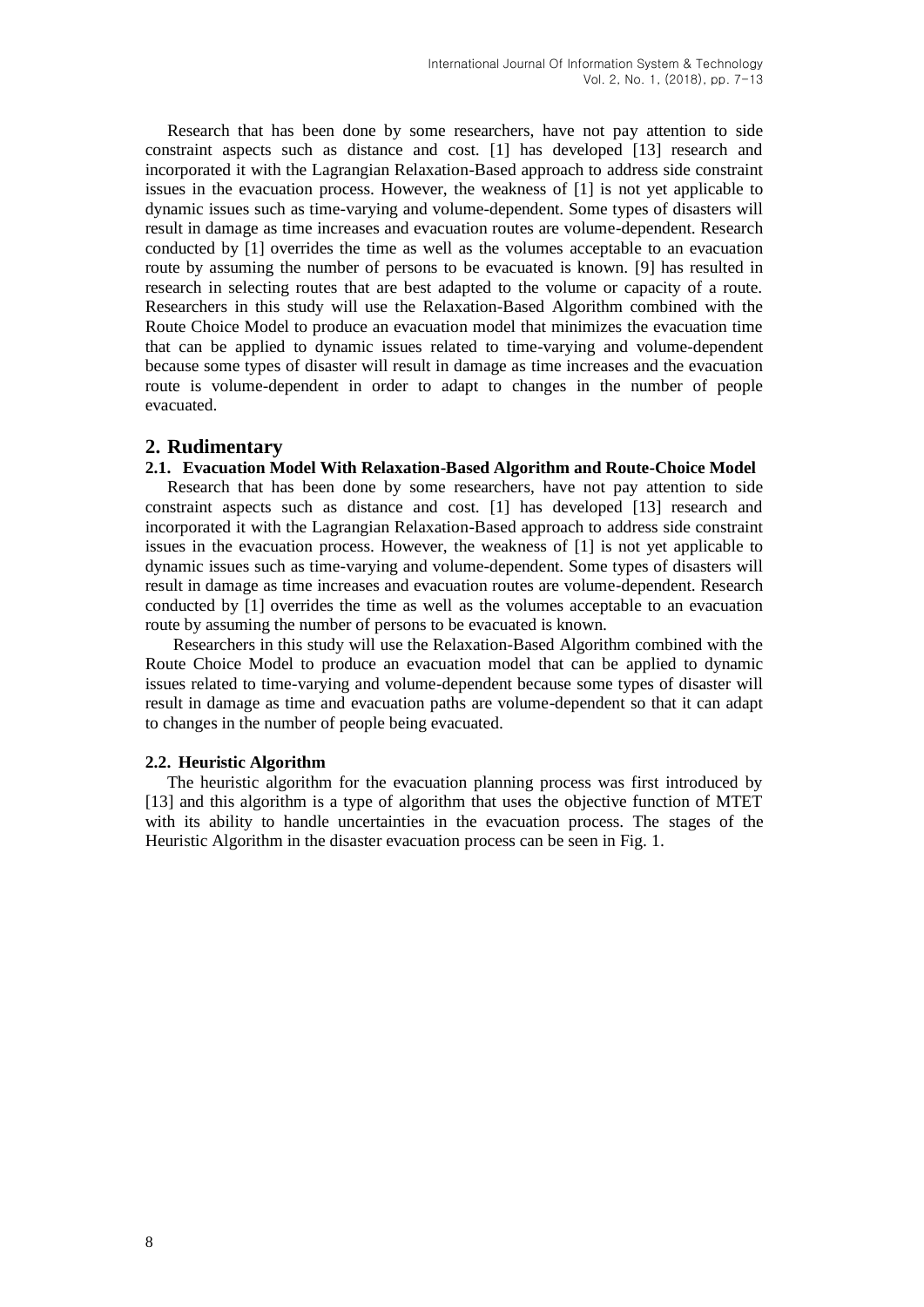International Journal Of Information System & Technology Vol. 2, No. 1, (2018), pp. 7-13



**Figure.1.** Flowchart Stages of Heuristic Algorithm

#### **2.3. System Constraint on Evacuation Process**

There are a number of constraints that are considered in the evacuation process, as follows [1].

**a) Flow Balance Constraint.** Flow Balance Constraint is a constraint related to the origin region (Origin  $O_k$ ) and Destination Region (Destination  $D_k$ ). Flow Balance Constraints are used to generate paths using Eq. 1

$$
\sum_{(i,j)\in A} x_{ij}^{ks} - \sum_{(j,i)\in A} x_{ji}^{ks} = \begin{cases} 1, \ i = 0_k \\ -1, i = D_k, k = 1,2,\dots,K, s = 1,2,\dots,S \\ 0, otherwise \end{cases}
$$
(1)

**b) Capacity Constraint.** Capacity Constraint will be applied to a number of agents through a link in a scenario with the aim of ensuring travel efficiency and avoiding congestion. The Capacity Constraint can be seen in Eq. 2.

$$
\sum_{k=1} x_{ij}^{ks} \le u_{ij}^s, \forall (i, j) \in A, s = 1, 2, \dots, S
$$

 $(2)$ 

**c) Side Constraint.** Side Constraint is used to ensure the total load required for an agent K does not exceed the upper limit of the required resources. This can be seen in Eq. 3.  $x^{k_2}, w^{k_1} < w^{k_1}, s = 1, 2, ..., S, \quad k = 1, 2,$  $K, l = 1.2$  $\mathbf{r}$ 

$$
\sum_{(i,j)\in A} x_{ij} \cdot w_{ij} = w_{i,0} - 1, z, w_{i,0}, \qquad w = 1, z, w_{i,1}, w_{i,0} - 1, z, w_{i,0}
$$
 (3)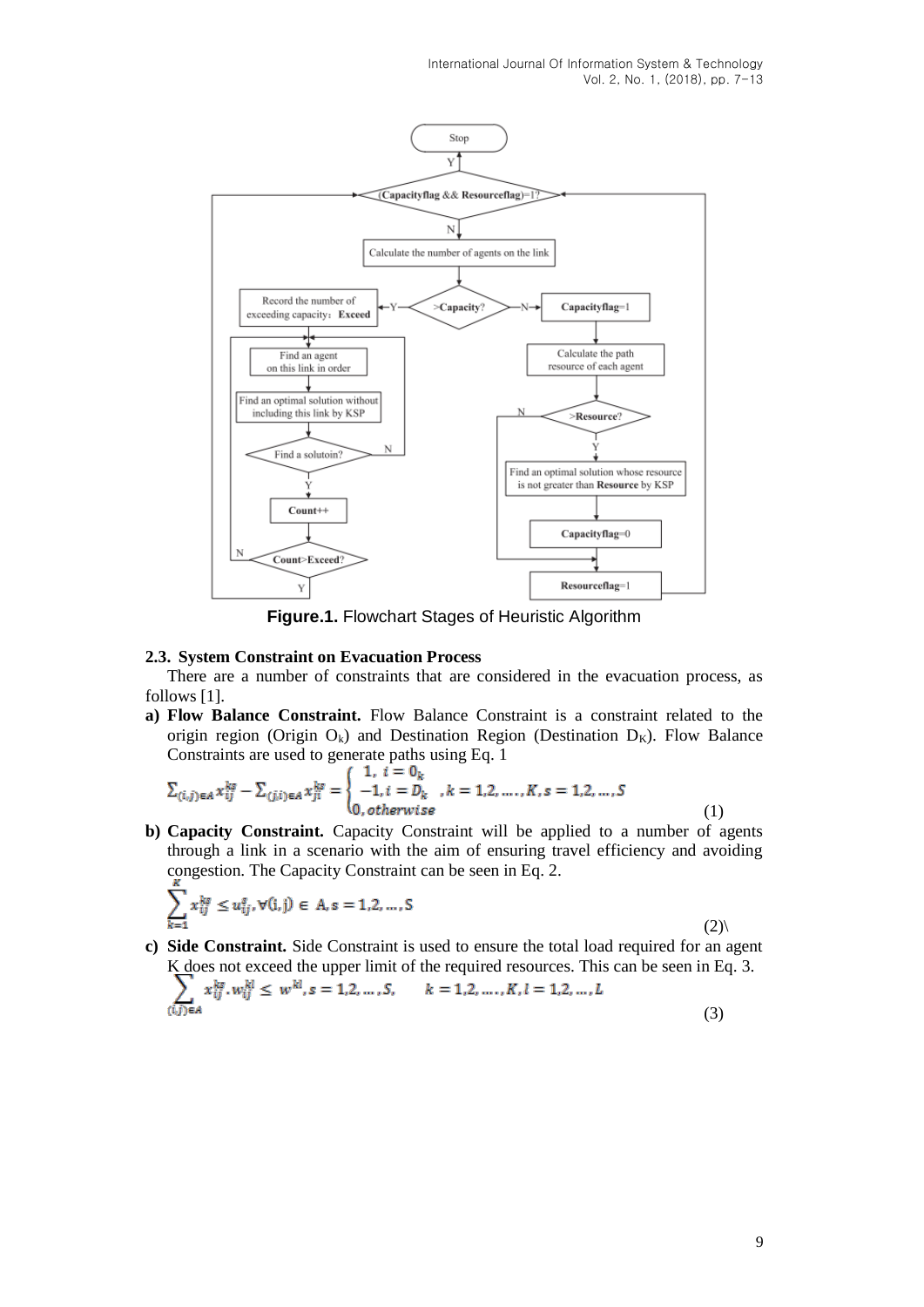### **2.4. Lagrangian Relaxation**

The Lagrangian Relaxation model is used to overcome side constraint problems in the evacuation process. Lagrangian Relaxation is used to correct the gap between the lower bound and upper bound of the relaxation model. The lower bound will be applied to the objective value generated from the relaxation model and the upper bound will be used for the objective value generated from the original model.

The objective value of the original model can be calculated using eq. 4

$$
E(X,s) = \sum_{k=1} \sum_{(i,j)\in A} t_{ij}^{ks} \cdot x_{ij}^{ks}, s = 1,2,...,S
$$
 (4)

The objective function used is the time-based objective function so that the maximum time for the entire scenario can be calculated using Eq. 5. E

$$
F_{max}(X) = \max_{1 \le s \le S} (X, s) \tag{5}
$$

Since there are several applicable scenarios, the final objective value of the original model can be formulated using Eq. 6

$$
\min Z = \sum_{s=1}^{7} \sum_{k=1}^{8} \sum_{(i,j)\in A} p_s \cdot t_{ij}^{ks} \cdot x_{ij}^{ks}
$$
(6)

In the relaxation model there are some additional constraints that can be given that can be symbolized by  $\alpha$ ,  $\beta$ ,  $\gamma$  so that the objective value of the relaxation model can be calculated using Eq. 7.

USING Eq. *1*.<br> **Relaxed Model** :  $\begin{cases} \min \ R(\alpha, \beta, \gamma) \\ \text{s.t. Constraints (1) and (5)} \end{cases}$ 

$$
\begin{cases}\nR(\alpha, \beta, \gamma) = \sum_{k=1}^{K} \sum_{s=1}^{S} \sum_{(i,j) \in A} p_s \cdot t_{ij}^{ks} \cdot x_{ij}^{ks} + \sum_{s=1}^{S} \sum_{(i,j) \in A} \alpha_{ij}^s \left( \sum_{k=1}^{K} x_{ij}^{ks} - u_{ij}^s \right) \\
+ \sum_{k=1}^{K} \sum_{s=1}^{S} \sum_{l=1}^{L} \beta_l^{ks} \left( \sum_{(i,j) \in A} x_{ij}^{ks} \cdot w_{ij}^{kl} - w^{kl} \right) \\
+ \sum_{k=1}^{K} \sum_{(i,j) \in A} \left( \sum_{s=1}^{S-1} \gamma_{ij}^{ks} \left( x_{ij}^{ks} - x_{ij}^{k,s+1} \right) + \gamma_{ij}^{ks} \left( x_{ij}^{ks} - x_{ij}^{kl} \right) \right)\n\end{cases} (7)
$$

#### **2.5. Relaxation-Based Algorithm**

Relation-Based Algorithm was proposed by [1] and is the result of integration between Heuristic Algorithm with Lagrangian Relaxation. A small gap between the lower bound and the optimal objective value of the original model will result in a high quality solution.

#### **2.6. Route Choice Model**

Route Choice Model (RCM) proposed by [9] by incorporating an approach in choosing the route best adapted to the volume or capacity of a route. The RCM approach is based on the Available Evacuation Route Set (AERS). The basic idea is that when a scenario is selected for a criterion it must first be calculated the capacity of a route. The stages in the Route Choice Model process are as follows.

- a. Take all possible routes on AERS.
- b. Determine the parameters to consider in the AERS, including: radius between evacuees, mass M of evacuees, and velocity.
- c. Select 5 (five) best route from AERS to make the route set (route set)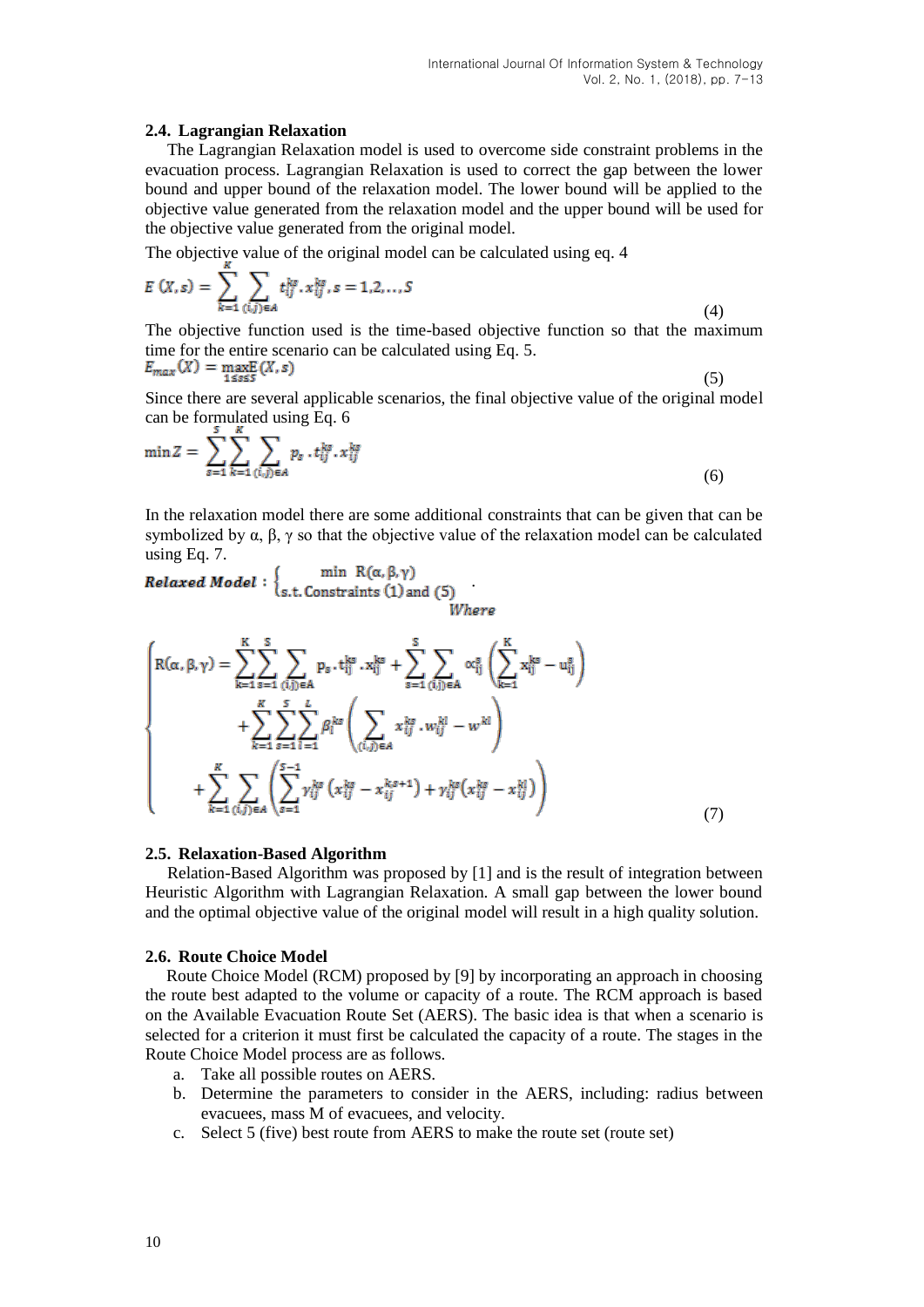### **2.7. Integration between Relaxation Based Algorithm with Route Choice Model**

The basic idea of integration of the Relaxation Baed Model with the Route Choice Model is to select all available routes on AERS that meet the requirements and also include additional parameters used in the Route Choice Model as the new hard constraint for the Relaxation Based Algorithm.

## **3. Research Methodology**

The stages of research conducted by researchers from this study can be seen as a whole in Fig. 2.



**Figure. 2.** Research Methodology

## **4. Result and Discussion**

in this study used the Relaxation-Based Algorithm combined with the Route Choice Model to produce an evacuation model that minimizes evacuation time that can be applied to dynamic issues related to time-varying and volume-dependent because some types of disaster will result in damage as time increases and the evacuation route is volumedependent in order to adapt to changes in the number of people evacuated.

Our paper has not provided relevant terms such as strategy, measure, situation and the interconnections of these terms in the implementation of this model. The importance of this research for future studies is that the results indicate that the evacuation process much consider about distance and cost and can be applied in dynamic issues involving timevarying and volume-dependent

## **5. Conclusion**

The conclusion of this research are as follows. First, In the evacuation process, it is necessary to consider a number of side constraints such as distance and cost and also produce evacuation models that minimize evacuation time that can be applied to dynamic issues involving time-varying and volume-dependent. Second, it is confirmed that the resulting model using the Relaxation-Based Algorithm combined with the Route Choice Model have produced an evacuation model that can be applied to dynamic issues related to time-varying and volume-dependent because some types of disasters will result in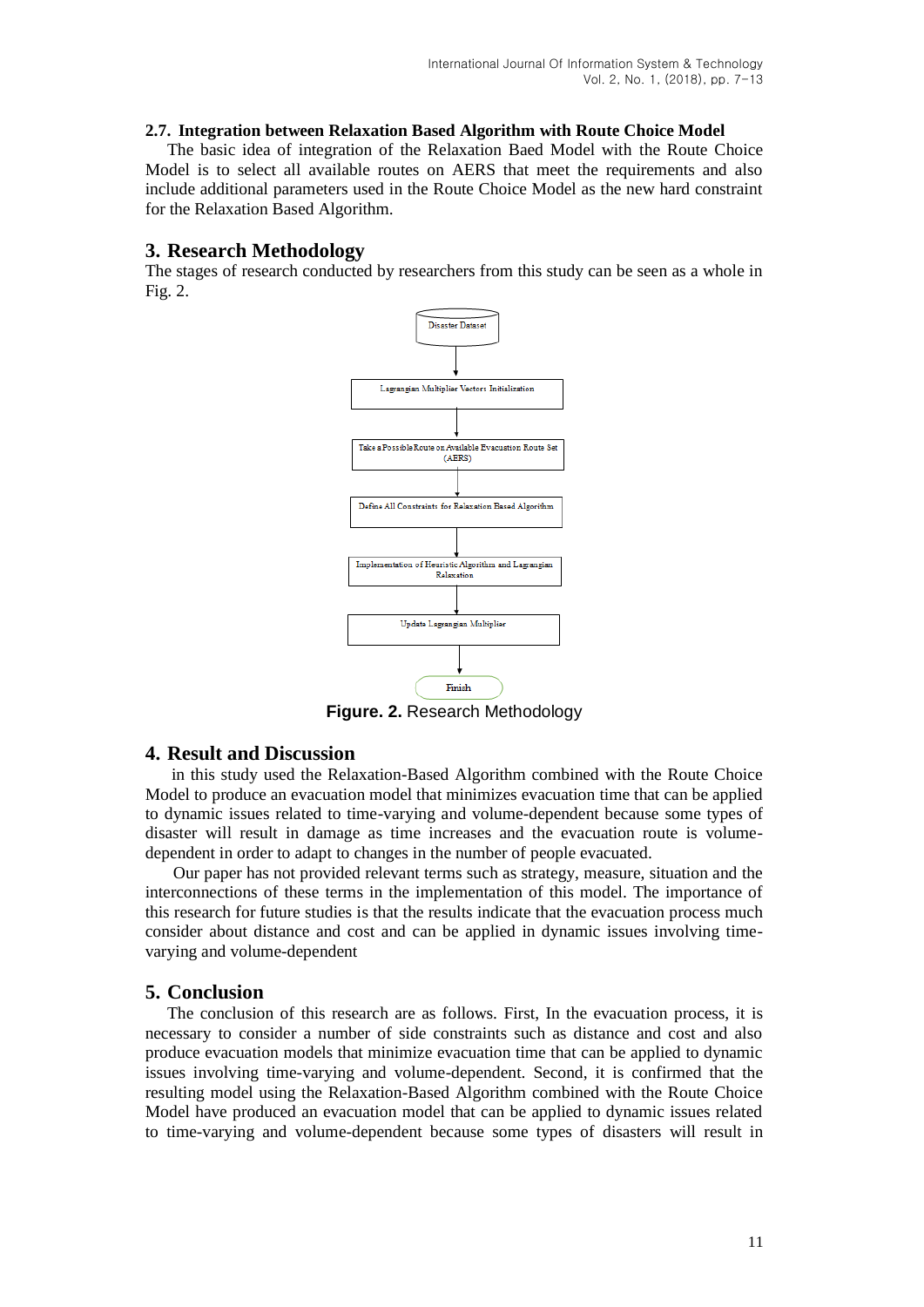damage as time increases and the evacuation path is volume -dependent so that it can adjust to changes in the number of people being evacuated.

### **References**

- [1] Wang, L., Yang, L., Gao, Z., Li, S., and Zhou, X: Evacuation Planning for Disaster Responses: A Stochastic Programming Framework. Transportation Research Part C 69, 150-172 (2016).
- [2] Sheffi, Y., Mahmassani, H., Powell, W.B.: A transportation network evacuation model. Transp. Res. Part A: Policy Pract. 16 (3), 209–218 (1982).
- [3] Y. Liu, X. Lai, and G. L. Chang, "Cell-based network optimization model for staged evacuation planning under emergencies," *Transp. Res. Rec.*, vol. 1964, pp. 127–135, 2006.
- [4] Hamacher, H., Tjandra, S.: Mathematical modeling of evacuation problems: a state of art. Berichte des Frauenhofer ITWM, No. 24 (2001).
- [5] G. J. Lim, M. R. Baharnemati, S. Zangeneh, and H. R. Parsaei, "A network flow based optimization approach for hurricane evacuation planning," *Int. Conf. Value Chain Sustain.*, no. January 2009, 2009
- [6] A. Raines, T. R. Henderson, E. A. Swinyard, and K. L. Dretchen, "Comparison of Midazolam and Diazepam by the Intramuscular Route for the Control of Seizures in a Mouse Model of Status Epilepticus," *Epilepsia*, vol. 31, no. 3, pp. 313–317, 1990.
- [7] F. Yuan and L. D. Han, "A multi-objective optimization approach for evacuation planning," *Procedia Eng.*, vol. 3, pp. 217–227, 2010.
- [8] X. Zhao, Z. Y. Feng, Y. Li, and A. Bernard, "Evacuation Network Optimization Model with Lane-Based Reversal and Routing," *Math. Probl. Eng.*, vol. 2016, 2016.
- [9] Han, L.D., Yuan, F., Chin, S., Hwang, H.: Global optimization of emergency assignments. Interfaces 36 (6), 502–513 (2006).
- [10] Yazici, M.A., Ozbay, K.: Impact of probabilistic road capacity constraints on the spatial distribution of hurricane evacuation shelter capacities. Transp. Res. Rec.: J. Transp. Res. Board 2022, 55–62 (207)
- [11] Yazici, M.A., Ozbay, K., 2010. Evacuation network modeling via dynamic traffic assignment with probabilistic demand and capacity constraints. Transp. Res. Rec.: J. Transp. Res. Board 46 (2196), 11–20 (2010)
- [12] Miller-Hooks, E., Sorrel, G.: Maximal dynamic expected flows problem for emergency evacuation planning. Transp. Res. Rec.: J. Transp. Res. Board 44 (2089), 26–34 (2008)
- [13] Li, J., Ozbay, K.: Evacuation planning with endogenous transportation network degradations: a stochastic cell-based model and solution procedure. Networks Spatial Econ., 1–20 (2014)